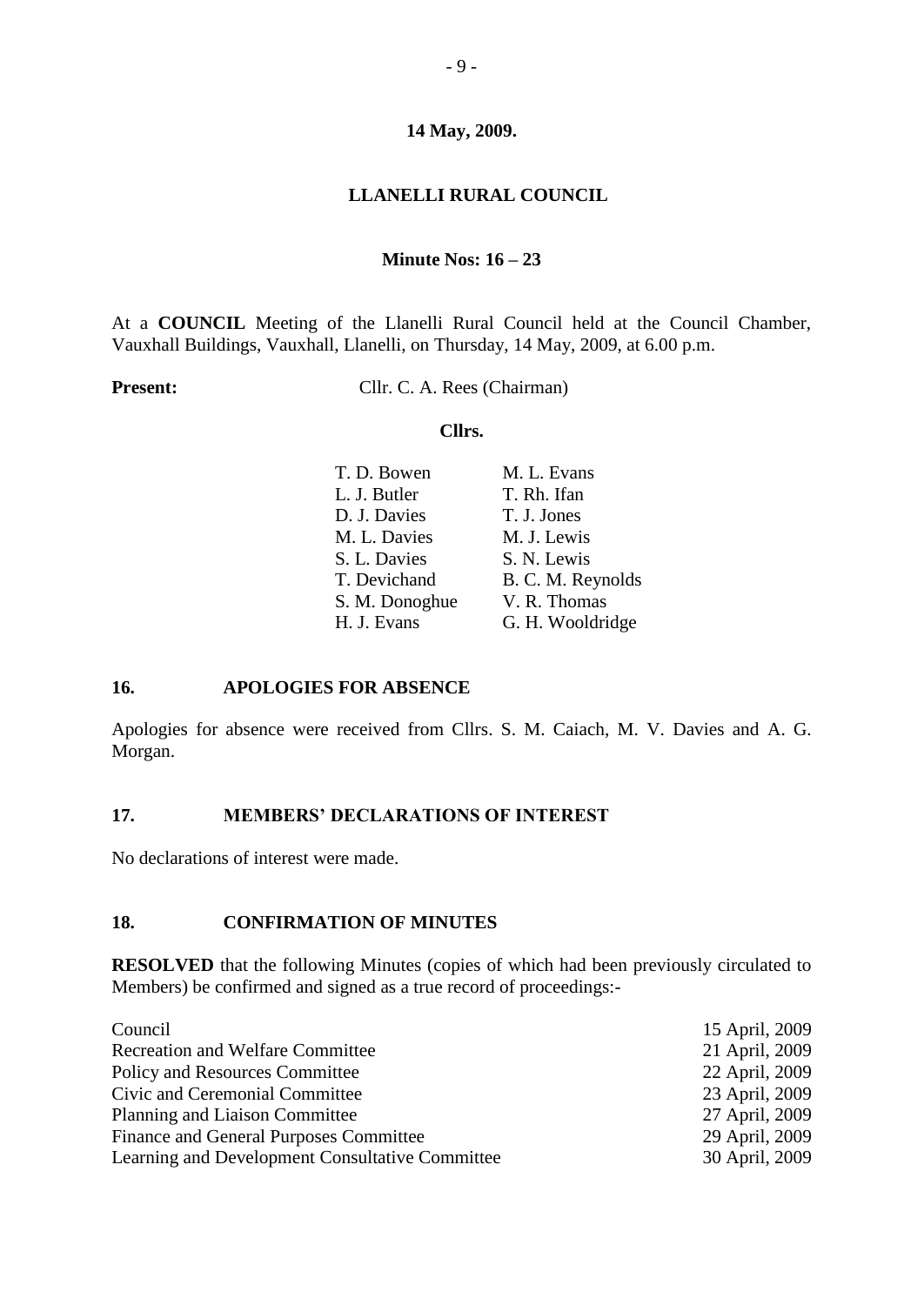## **19. MATTERS ARISING**

# **(1) PLANNING APPLICATION NO. S/20882 – FFOS LAS LTD. – RESIDENTIAL DEVELOPMENT**

Pursuant to Minute No. 577 (27 April, 2009), Cllr. T. Rh. Ifan referred to the above development and conveyed his disapproval of such developments being allowed to proceed as he felt that they were detrimental to the environment and did not meet with local needs.

**RESOLVED** that Cllr. Ifan's comments be noted.

## **20. MATTERS REPORTED**

**RESOLVED** that the schedule of matters reported be noted.

## **21. LLANELLI JOINT BURIAL AUTHORITY**

Members received the following Minutes of meetings of the Llanelli Joint Burial Authority held on 11 March, 2009:-

"At the Meeting of the Llanelli Joint Burial Authority held at Vauxhall Buildings, Vauxhall, Llanelli, on Wednesday, 11 March 2009 at 4:00 pm.

Present: Cllr. C. C. Lucas (Vice Chairman (in the Chair))

Cllrs.

| S. L. Davies | K. D. Rees   |
|--------------|--------------|
| W. J. Lemon  | W. G. Thomas |

### 97. APOLOGIES FOR ABSENCE

Apologies for absence were received from Cllrs T. D. Bowen, M. J. P. Burns, D. J. Davies and T. J. Jones.

## 98. MEMBERS' DECLARATIONS OF INTEREST

No declarations of interest were made.

## 99. CONFIRMATION OF MINUTES

RESOLVED that the following minutes (copies of which had been previously circulated) be confirmed and signed as a true record of proceedings subject to Cllr W. J. Lemons' apologies for absence being recorded.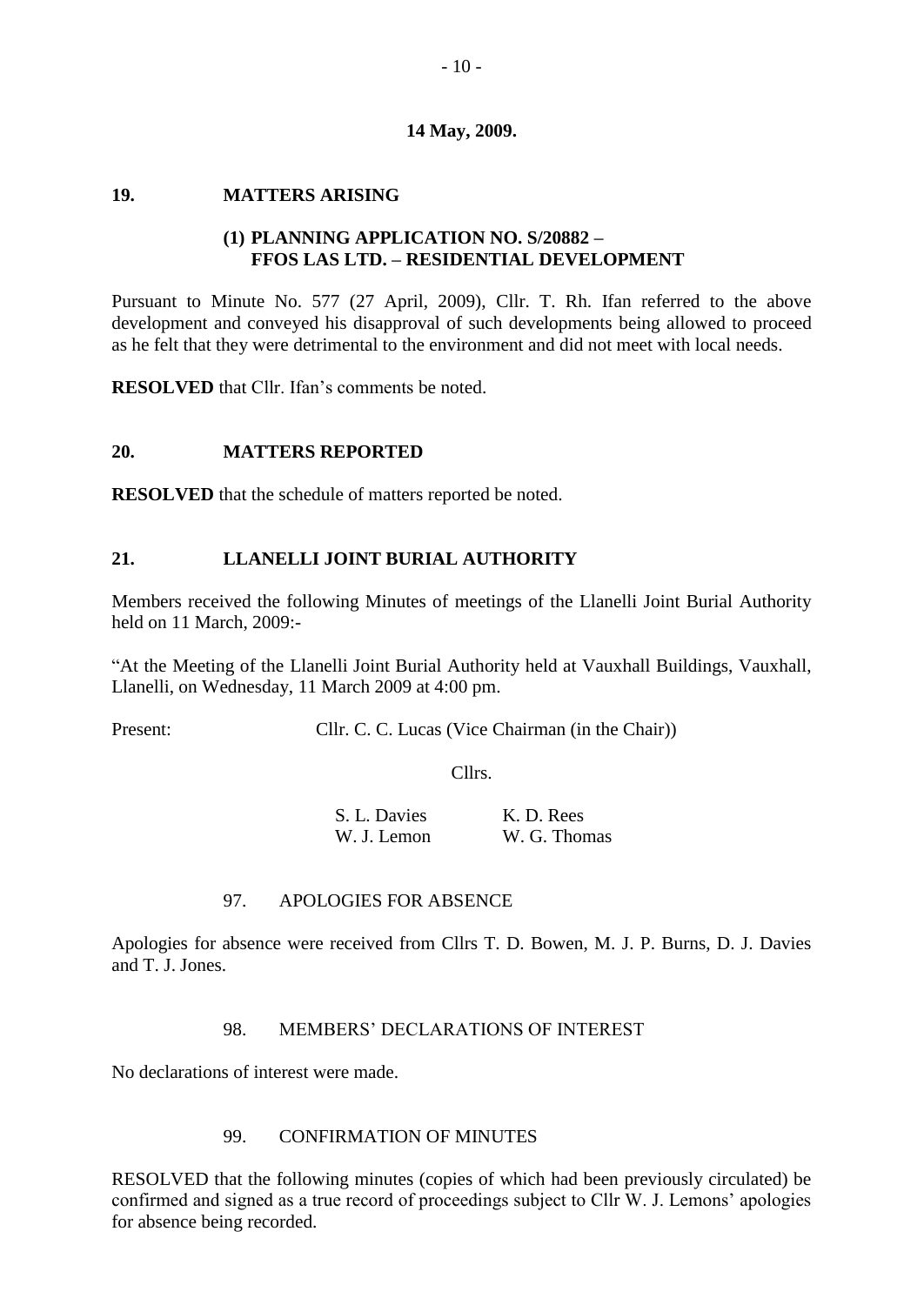Ordinary Meeting - 11 February 2009

# 100. MATTERS ARISING

## CEMETERY MANAGER

Arising out of Minute No. 96, the Secretary reported that the new position of cemetery manager had been advertised and interviews were due to take place on the 26 March 2009.

RESOLVED that the information be noted.

# 101. INCOME AND EXPENDITURE REPORTS

RESOLVED that the income and expenditure report for January 2009 and the provisional report for February 2009 be noted.

# 102. SCHEDULE OF PAYMENTS

Consideration was given to the schedule of payments for February 2009, which revealed expenditure for the month amounted to £22,914.40.

RESOLVED that the information be noted.

## 103. INTERIM INTERNAL AUDIT REPORT FOR 2008 / 2009

Members considered correspondence received from Auditing Solutions Ltd, dated 9 February 2009 (copies having been previously circulated), in respect of the interim internal audit report. The report author confirmed that there were no significant issues that required attention and that the financial systems continued to operate effectively.

RESOLVED that the interim report be noted.

…………………………………… The Meeting concluded at 4:15pm"

……………………………………

**RESOLVED** that the Minutes be accepted.

## **22. LETTERS OF APPRECIATION**

**RESOLVED** that the letter of appreciation for the Council's assistance received from Pwll WI, be noted with pleasure.